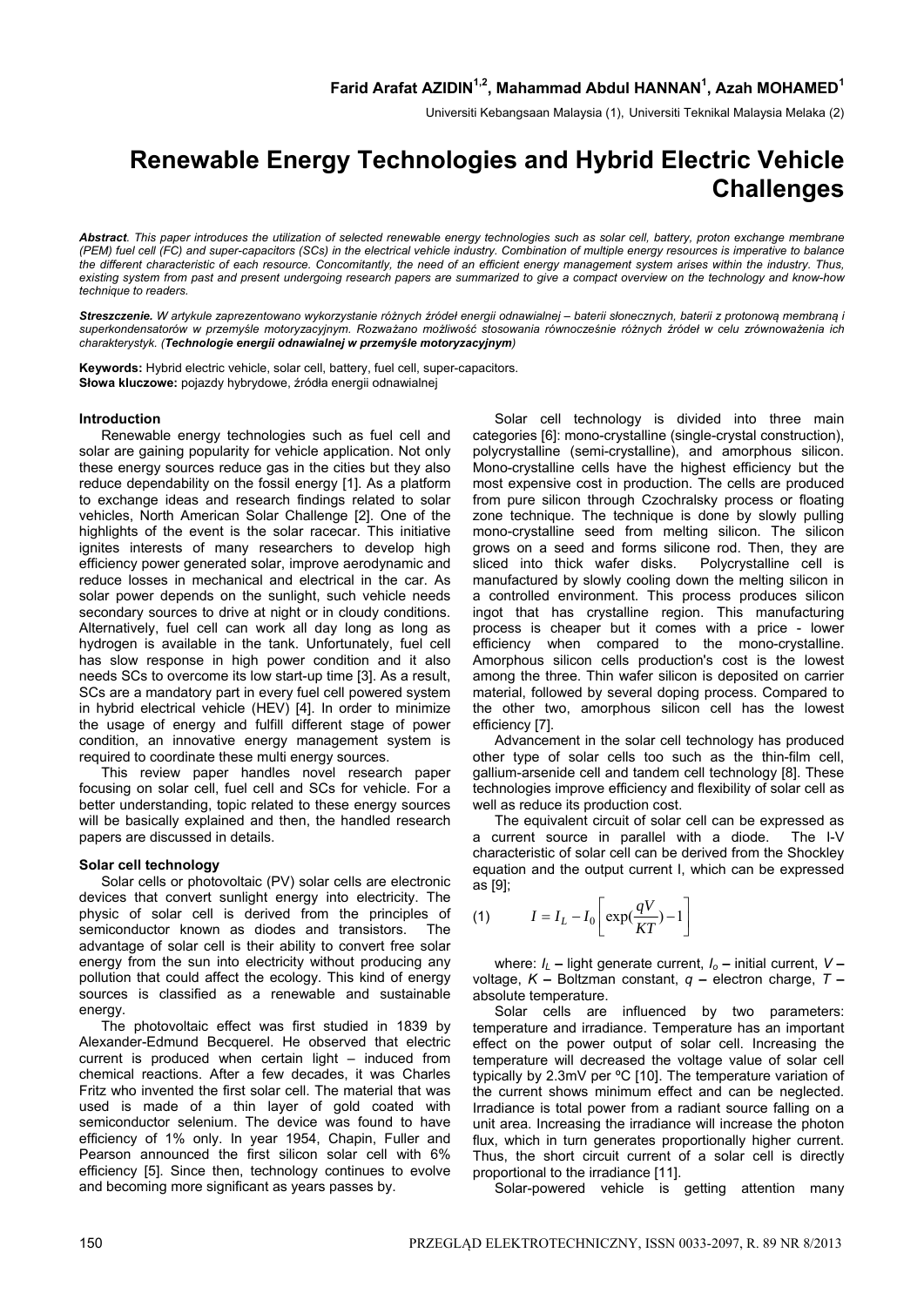researchers to involve in this area. Auto rickshaw or known as Bajaj auto are widely used in many Asian countries. The idea to apply solar energy to the vehicle is technically reasonable because of power capacity factor. For example, the power consume for this vehicle is around 5-6 kW and the solar module that will be used is 250 Watt. Roughly estimation; solar energy that can support the vehicle powered is between 5-8 %. However, if the vehicle is not extensively used, the percentage will be increased. Another factor to introduce renewable energy in this vehicle is to reduce pollution in the city as this vehicle for instance in India growing 250,000 new auto rickshaws each year [12].

### **Fuel cell technology**

Fuel cell energy is considered as renewable energy as it uses hydrogen as fuel system and emits water. By definition, it is an electrochemical device that produces DC electrical energy through chemical reaction. Fuel cell is built of several parts such as anode, anode catalyst layer, electrolyte, cathode and cathode catalyst layer [13]. A multiple fuel cell can be arranged in series or parallel in a stack to produce the desired voltage and current. The anode and cathode are made of thin layer of porous graphite. These parts are known as porous gas diffusion layer. Its catalyst layer determines type of fuel cell. For example, catalyst layer platinum is used for low temperature whereas catalyst layer nickel is used for high temperature fuel cells. Additionally another factor that determines fuel cell type is the type of the charge carriers whether it's flowing from anode to cathode or vice versa. The names of different types of fuel cell for instance are proton exchange membrane fuel cells (PEMFC), direct methanol fuel cells (DMFC) and alkaline electrolyte fuel cells (APC) [14].

The PEMFC is a solid polymer fuel cell that uses special plastic membrane as an electrolyte. The primary fuel source of energy comes from hydrogen. The hydrogen will be fed into the cathode layer and oxygen will be derived from air feeds into the anode layer. The electrochemical reaction will occur between oxygen and hydrogen to produce electricity. The overall chemical reaction between hydrogen and oxygen at the anode and cathode reaction are described by formula (2) and (3) as shown below [15],

$$
(2) \tH_2 \to 2H \to 2H^+ + 2e^-
$$

(3) 
$$
2H^+ + 2e^- + O \rightarrow H_2O
$$

The byproducts of the chemical reaction are heat and water/steam. The theoretical voltage is where  $(E: [O_2/H_2O]$ = 1.23V) fuel cell standard condition of 25ºC and 1 atmosphere pressure apply [16].

The voltage produced by fuel cell,  $V_{cell}$  is a summation of the polarizations at the electrodes as described below [17]:

(4) 
$$
V_{cell} = \Delta E - \frac{RT}{\alpha nF} \ln(\frac{i}{i_o}) - iR + \frac{RT}{nF} \ln(1 - \frac{i}{i_1})
$$

where: *∆E* – difference between the ideal potential of cathode and anode,  $i -$  current flow,  $i_0 -$  exchange current density,  $i_1$  – current corresponding to zero concentration of reactant at the surface,  $R -$  in ohmic term as an areaspecific resistance, *α* – the electrode transfer coefficient, *n* – constant coefficient, *F* – Faraday's constant. The term *RT/F* can be valued at 25.7 mV at  $T = 298$  K.

According to Chao et al. [18], FC empirical model can be derived from Nernst equation in standard state entropy change as

(5)  
\n
$$
E_{nernst} = 1.229 - (8.5x10^{-4})(T - 298.15) + (4.308x10^{-5}T)(\ln P_{H_2} + \frac{1}{2}\ln P_{O_2})
$$

where, *T* is the absolute temperature and  $P_{H_2}$ ,  $P_{O_2}$  are the partial pressure of hydrogen and oxygen at the cathode.

In the general, PEMFC fuel cell shows good promise to replace combustion engine. It has high specific energy and with a single tank of hydrogen, a vehicle can travel long enough just like a normal practice today. However, fuel cell requires times in high demand load situation and this characteristic is known as low power density.

### **Super-capacitors technology**

An electrochemical capacitor (EC), also widely known as SCs or ultra-capacitors, offers high specific power compared to other storage devices. Thus, SCs are the perfect choice to assist fuel cell in supporting high output current when fuel cell slowly increases its output capacity. SCs contain electrical double layer in the inside and separator that separated electrical charges and hold the charges. While separating the charges, it provides a small potential energy of as low as 2 to 3V [19].

The electrical characteristics of SCs are similar to capacitors. This means that electrical charge of SCs can be derived from capacitors too. The charge of a capacitor, which is measured in capacitance, can be calculated from the area of the two parallel conductors, *A* by a distance *d*. A dielectric material is placed between the parallel-plate to enhance the capacitance. Thus, the capacitance of an electrostatic capacitor is known as [20]

$$
(6) \tC = \frac{\varepsilon_r \varepsilon_o A}{d}
$$

where:  $\varepsilon_r$  – the relative dielectric constant of material between plates,  $\varepsilon_o$  – the permittivity of vacuum.

The energy, *E* stored in the SCs is given by [21]:

$$
(7) \hspace{1cm} E = \frac{1}{2}CV^2
$$

Apply the basic capacitor model for SCs, voltage  $V<sub>C</sub>(t)$ can be defined in the following equation where *ic(t)* is the charging capacitor current and  $V<sub>o</sub>(t<sub>0</sub>)$  is the initial voltage of capacitor [22]:

(8) 
$$
V_C(t) = \frac{1}{C} \int_{t_0}^t i_c(t) dt + V_O(t_0)
$$

SCs can be arranged in series and parallel which form a module. The total capacitor charge, C<sub>total</sub> is [23],

$$
(9) \tC_{total} = n_p \frac{C}{n_s}
$$

where,  $n<sub>p</sub>$  is the number of capacitors arrangement in parallel and *ns* is number of capacitors arrangement in series.

The double layer inside SCs is made of nano-porous material like activated carbon that can increase density storage. The range values of SCs can be up to hundred thousands of farad with operating application until 1500V. SCs (800-1500F) can be compared to a high power battery but with low capacity. It stores electrical energy by accumulating and separating opposite charges. Battery, on the other hand, stored energy chemically in reversible chemical reactions. One advantage of SCs is that it shows excellent lifecycle. It's lifecycle can reached a range of  $10^5$  -10<sup>6</sup> and is expected to last as long as a car's lifecycle. Its high cycle efficiency is estimated to be 90% compared to the battery. SCs and battery have low specific energy at range of 5-10 Wh/kg and 30-40 Wh/kg respectively [24].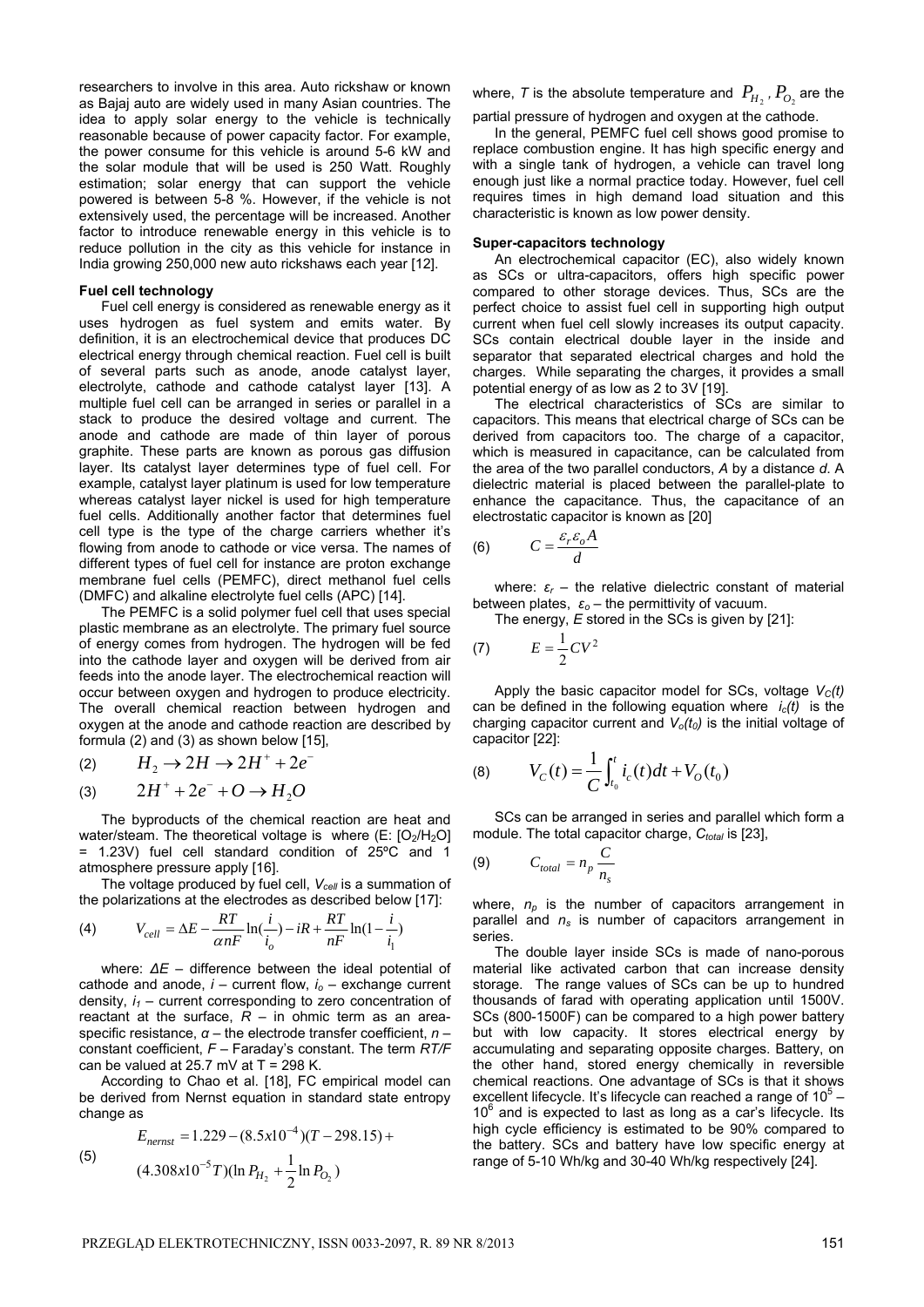## **Battery Model Technology**

Battery technology becomes significant as electric and hybrid vehicles are getting more attention in the recent years. Lead acid batteries have been established for more than 100 years and are thus used extensively as energy and storage device in transportation industry. However, due to its low specific energy of typically 20-30Wh/kg, a nickelmetal hydride (Ni-MH) and lithium-ion (Li-ion) battery is implemented instead. These battery types have between 2- 5 times higher specific energy.

A simple model of a battery terminal voltage, *Vbat* is built of an open source voltage, *Ebat* subtracted by battery current, *Ibat*, flowing into the internal resistor, *Rint*. This is described as follows:

$$
(10) \tV_{bat} = E_{bat} - R_{int} I_{bat}
$$

The state-of-charge (SOC) represents status of existing battery capacity in percentage. The SOC can be calculated from current drawn from the battery, *Ibat* divided by battery capacity, *Q*. This is presented below [25] as follows:

(11) 
$$
SOC = 100 \left( 1 - \frac{\int I_{bat} dt}{Q} \right)
$$

The opposite of SOC is DOD, which is abbreviated from depth of discharge. The DOD value is simply:

$$
(12) \qquad SOC = 1 - DOD
$$

#### **Hybrid electric vehicle**

Research work in the fuel cell-battery hybrid system for transport application is done by Garcia et al. [26]. In this paper, the transport application selected is the tramway. The work done includes designing energy management system (EMS), which has fix references signals for fuel cell (FC) dc/dc boost converter, electrical motor drives and energy dissipation in the braking chopper. This paper focuses on studying the configuration, modeling and control of a FC-battery powered system for a tramway in Metro Centre in Seville, Spain. As part of the simulation test, an actual tramway was used.

The configuration of the tramway is as follows:

- i. PEM FC (300 kW, 375V) and the modeling are performed by using Nernst's voltage equation.
- ii. Ni-MH battery (240kW, 48kWh, 68 Ah) that is taken from SimPowerSystems toolbox of Simulink.
- iii. DC/DC converter with rated power 375V.
- iv. Tramways load is represented by four electric motor drives with each has 120 kW, 625V, 50 Hz and was modeled by PWM VSI induction motor using toolbox of SimPowerSystems in Simulink.
- v. Braking chopper through modeling parallel current source.

The EMS of the tramway will optimize the generated energy system every time demanded power is provided. It also manages the operation of regenerative braking. The EMS has seven states of control strategy, which covers three level of battery state of charge (SOC) as followed: high SOC (60%-65%), medium SOC (42%-60%) and low SOC (<40%). The simulation of hybrid system and the control strategy in the real drive cycle is conducted for 330 s. The result shows that the tramway followed the real driving cycle properly.

Study of solar application on electric auto rickshaw has been done by Mullhal et al. [12, 27]. Auto rickshaw is a three-wheeled vehicle that can carry two or three passengers for short distance travel. It is heavily used in Asian countries like India, Indonesia and Vietnam. The research's main concern is to design a solar- or batterypowered vehicle that can reduce not only the total power consumption but also to increase efficiency in the motor and inverter. The prototype is designed and the vehicle layout is modeled and simulated by using the Advance Vehicle Simulator (ADVISOR) software. The author also develop model of recharge infrastructure. Investigation is done by using the Hybrid Optimization Model for Electric Renewables (HOMER) software. The software is used to calculate the amount of energy of power produced by renewable energy sources by any given station layout. The result presents three optimized layouts, which use PV, wind and generator as energy sources. For instance, in case 1: the percentage of renewable energy sources is used around 73% of a given station. The objective of the research is to study the efficiency between conventional rickshaw and solar-assisted electric rickshaw. As for the specification of a conventional rickshaw, Auto Rickshaw 1.0 has power capacity of about 6 kW with engine displacement of 175cc. Its weight is about 280kg, top speed of 55 km/h and distance travel is 70-120 km. The electric auto rickshaw, the Auto Rickshaw 2.0, on the other hand, has electric motor of 11 kWh, 48 V. Its batteries have a capacity of 5 kWh and solar cell power is 250 Watt. It is estimated to be able travel up to 120 km per charge and top speed of 70 km/h. There are four types of different drive train available. They are drive train with direct drives, with one electric motor, with parallel hybrid configuration and conventional rickshaw with a solar assist auxiliary power unit. The first two types are identical with the Auto Rickshaw 2.0 and the last two are identical with the Auto Rickshaw 1.0. Based on the simulation results, it had been seen that solar-assisted electric vehicle did not achieved the expected vehicle's travel distance. However, this is actually due to the fact that the simulated vehicle has not yet been optimized and thus has low value of efficiency. Overall, the simulation data provide researchers some important guidelines in terms of performance and range in solar-assisted electric vehicle. The author also did experiment verification through data acquisition from GPS to analysis vehicle speed, battery voltage and motor currents.

Characteristics study of HEV was executed by Lukic et al. [28]. HEV is categorized by their mechanical connections such as series, parallel or series/parallel. For a series HEV, electric motor will be responsible for the propulsion power. Meanwhile, engine is used to recharge the battery. For a parallel HEV, both electric motor and engine support will power the drive train. In a series/parallel HEV, an additional planetary gear set is used [29]. This mechanical device allows the energy flow to the drive train either in series or parallel HEV. However, Lukic introduces the concept of hybridization factor, HF to level hybridization of HEV. The classification of HEVs in HF is categorized between HF=0 (internal combustion engine, ICE vehicle) and HF=1 (electric motor, EM vehicle). The HF is interpreted as

$$
(13) \tHF = \frac{P_{EM}}{P_{EM} + P_{ICE}}
$$

where:  $P_{EM}$  – the peak power of the EM and  $P_{ICE}$  – the peak power of ICE.

In the automobile industry, manufacturer produces different function of HEV to improve vehicle fuel economy and efficiency. These can be classified as [30]:

Micro-HEV (HF < 0.1): Micro-HEVs use limited power of EM as a combination of starter and alternator to provide a fast start/stop operation and then allowed the ICE to propel the vehicle. This means that the ICE can be stopped when the vehicle is in standstill condition. Thus, it saves the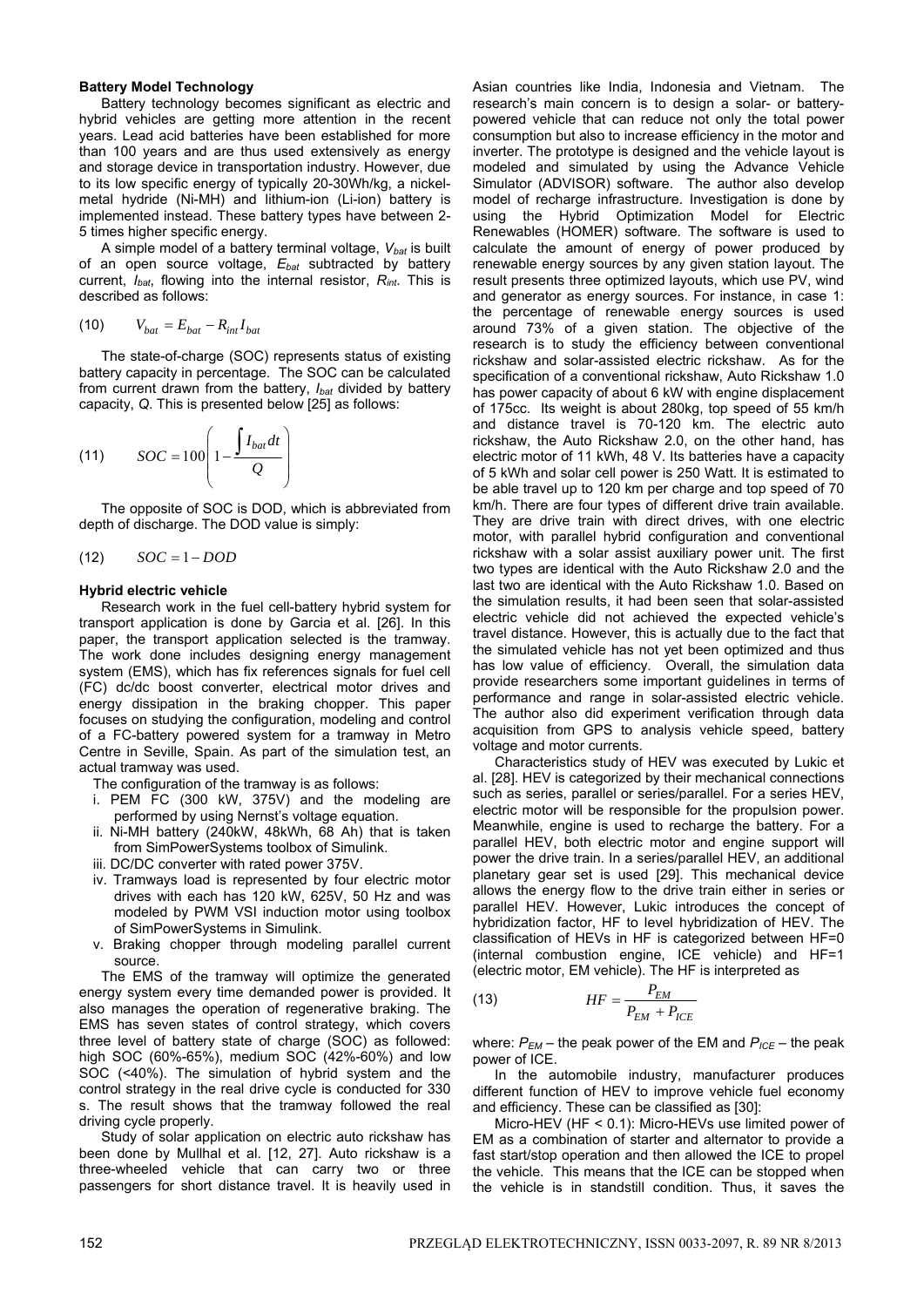vehicle's fuel consumption by about 10% especially when

traveling in the urban city.<br>Mild-HEV (HF<0.25): Mild-HEVs have additional function, which is to use EM to boost ICE during acceleration and to perform regenerative braking as well. However, the electric machine alone is not capable to drive the vehicle. It can save roughly about  $10 - 20$  % fuel consumption.

Power-assist HEV (0.25<HF<0.5): Power-assist HEV can provide substantial electric propulsion to support ICE. In a short distance, the vehicle can be turned into fully electric system or becomes zero-emission vehicle, ZEV. ICE alone can also insure the propulsion of the vehicle. This will allow fuel economical advantage to rise to up to 50%.

Plug-In HEV or Battery EV (HF>0.5): PHEV can also be considered as BEV as it uses battery as its storage device. The battery is recharged from residential power grid. Some of the vehicles are fully electric vehicles and some of them are accommodated with a generator for extended distance travel.

Hybrid fuel cell vehicle, HFCV (HF=1): HFCVs are electric vehicle as FC is considered as green emissions. A hydrogen tank is placed in the vehicle, and a reformer is used to extract the gas. The electricity gained by FC will drive the electrical machine. Additionally SC will also be used to improve its low power response. The FC development has been significantly researched but the major obstacles for the commercialization are cost, hydrogen storage and refueling infrastructures. Since the oil price is still affordable, HFCV is not yet preferred.

Another interesting overview paper is about open-road solar car racing written by Wisniewski [31]. It is a platform for the researchers to develop solar electric-drive vehicle. A solar car is an electric drive vehicle with battery as its primary power source. The solar cells will charge the battery for extended driving distance. The basic electrical components that of an electric vehicle are rechargeable energy storage system, electric drive motor and distribution, electronic control, lightning and mechanical parts like body, chassis and etc. For the combination of solar source, the essential components are photovoltaic cell and maximum power point trackers (MPPT). Some optional accessories that are a must for the top team are controller area network data communication bus, radio communication bus and telemetry.

Past 100 years ago, battery has faced tremendous development to improve its weight, durability, lifecycle, cost and effectiveness [32]. A new generation of battery, lithiumiron-phosphate (LIP), improves battery stability (safety), reduces toxicity and has better battery life. Today, battery safety is an important issue and battery protection system (BPS) is mandatory in a solar car race. For instance, battery specific energy allowed for LIP is 90 Wh/kg whereas for lead acid is at 40 Wh/kg.

Another important feature of solar controller is the MPPT [33], which has high efficiency of dc-to-dc converter. A photovoltaic cell shows exponential characteristics between voltage and current. A MPPT will select the best point of the curve and the optimum solar power will be delivered to the load. The MPPT also can store excess energy to battery or demand additional power from the battery. A MPPT can determine the suitable power of solar array even in changes weather.

Chao [18] performed simulation study on a fuel cell scooter in Taiwan. The study includes non-linearity form of power electronics and electrical machine. Factors like loss of conduction and switching as well as temperature stress on the semiconductors are simulated. Attention is also given on the influence of saturation and reluctance of

electrical machine that have impact on performance of the overall system.

The study begins with performing cost analysis between a gasoline 50cc scooter and a 3.6 kW PEM fuel cell scooter. The first scooter is priced at approximately \$1400 and the latter at \$2045. However, the price of fuel cell scooter studied is actually a prototype price and it will certainly be lower in mass production. The author also did a cost comparison study on the fuel consumption of both scooters in Taiwan. The findings of the study showed that cost per distance for gasoline scooter is  $\phi$ 1.5/km and it is  $\phi$ 0.65 /km for the fuel cell scooter. As a summary, for longterm usage, the whole cost is actually the same for both scooters.

The simulation model of a fuel cell scooter is built of analysis of battery, electrical machine, power electronics, inverter, permanent magnet synchronous motor (PMSM) and field oriented control (FOC) model [34]. This model is using a dq model to study reluctance torque in PMSM and also d- and q- axis inductance to analyse influence of high loads. A hardware test is done to verify all simulation data. Some of the test items result differs from the simulation value. As an example: Mileage value in simulation model can reach only to 80km but in actual test it reaches even until 100.8 km and in fuel consumption, simulation value recorded was 1.6g hydrogen/km but in actual test the value is better at 1.34g hydrogen/km.

All results from these studies are essential in designing fuel cell scooter. The cost analysis gives an idea of the estimated selling price that people are willing to pay. The evaluation of simulation and real test results is also acceptable, as it didn't vary too far away from the expected value. The difference exists due to the fact that simulation model wasn't executed in ideal cases but with some aspect of losses and other decisive factor. In order to progress continuously, future study should be taken in the infrastructure of fuel cell station [35].

Research for energy management in a solar race car design and application was done by Ustun et al. [36]. Energy management model (EMS) is concerned in computing energy consumption from virtual vehicle including virtual racetrack. A model of the solar race car is set by the Scientific and Technical Research Council of Turkey (TUBITAK). The rules stated that battery power is 1000 $\hat{W}$  and solar cell surface are 9  $m^2$ . The design strategy is based on the design of electric-electronic, electro mechanic and energy management system. Thus, it will fulfill the objective to have high acceleration, speed and efficiency vehicle with less energy. Some of the decisions made in order to reduce losses are to do direct coupling of the electric machine with the wheel, high voltage in the dc bus eliminates transmission losses and the dc bus voltage of solar cell is attuned through MPPT [37].

There are four major components for the vehicle simulation and modeling. The modeling are in designing of energy sources like solar cells, battery and SOC, the body and mechanical loads, drive and transmission systems and data acquisition and measurements system. For the first model, total force of the load calculated is based on wheel friction, slope force, acceleration force and other motion and mechanical forces [38]. The second part focuses in optimization of MPPT of solar cell and calculation of power demand and supplied power through battery and solar. Regenerative braking is also taken into account and in this case, battery will turn into charge mode. An algorithm is developed to model the SOC of the battery. Designing of vehicle drive system involves power and control electronics. This system will drive brushless dc motor through mathematical model that includes variables of motor speed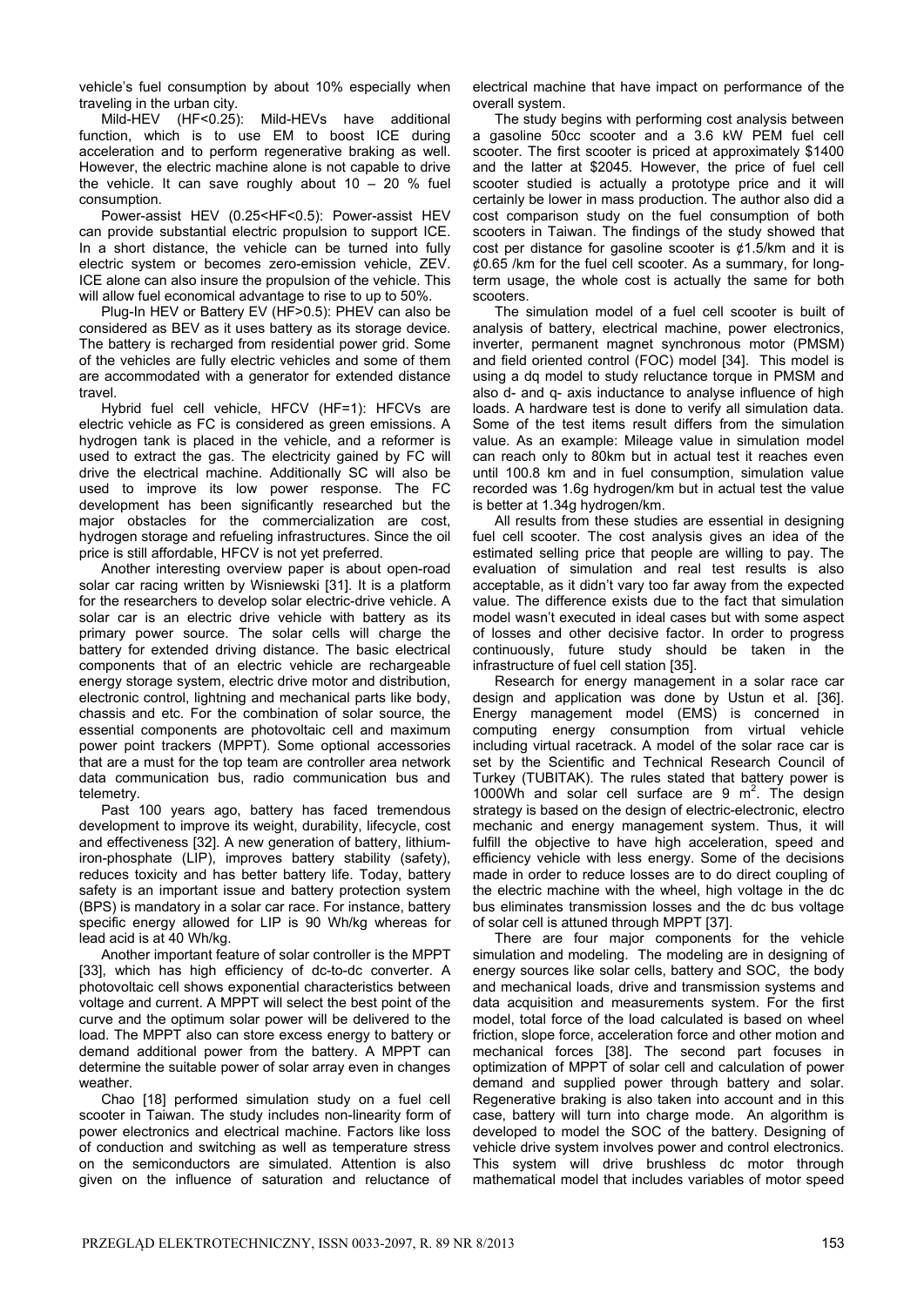and currents. For data acquisition, Visual Basic 6 is developed to display data into main computer and the vehicle display. While the design of the solar race car is according to race track, a road race track of Istanbul is created and the vehicle runs virtually on the modeled track. The main objective of the study is to develop energy management software. This can be done by obtaining the best driving scenario with focus in calculating energy balance principles. The principle used is as following equation: (battery + solar cell) power = driving load power + losses. At the end, varieties of drive track cycle are tested and finest drive condition is developed.

The author of this paper gives an overall idea in technical aspects of solar car race. The solar car race is a platform for young researchers, who are interested to be involved in the technical development or project management of a solar car.

## **Renewable energy technologies challenges on hybrid electric vehicle**

The most important challenge for hybrid electric vehicle to overcome is to demonstrate the same capability in speed, acceleration and power as the commercial ICE vehicle. This cannot be achieved with a single renewable energy, since it offers between low to medium specific power and energy only. Following sections will describe this in more details.

# **Battery Challenge**

The effectiveness of fuel consumption in today's hybrid vehicle depends on the efficiency of the batteries. Hybrid vehicle is designed to allow battery powered driving for short distance travel and traffic-jam condition. This short distance drive is also known as the all-electric range (AER) [39]. This kind of driving is usually observed when driving in the cities and resulted in a significant decrease of fuel consumption. Once the battery reaches depleting mode or low SOC threshold, combustion engine started and charged batteries. The depth discharge cycle of the HEV is suggested at above 50% of SOC depth. Any value beyond this will reduce life cycle of the battery dramatically. This is demonstrated in Fig. 1, where depth of discharge and number of life cycle of Ni-MH and Li-ion batteries are presented.



Fig. 1. The reduction of life cycle through SOC of recharge [39]

In order to increase AER and maximize storage capacity of the battery, its capability is measured in specific energy against weight (Wh/kg). Various battery types have different specific energy ranging from 20-40 Wh/kg for lead acid battery to 70-140 Wh/kg for Li-ion battery. This range is way too small when compared to about 12,000 Wh/kg of a gasoline. Nevertheless, the optimum battery capability for HEV lies in the range of 500 to 1000 Wh/kg. If this is achieved, other technical challenges that still to be considered are cost, higher life cycle, short recharge time, performance, durability and overall weight and volume [40].

Judging from the overall characteristics of the different battery types, Li-Ion is the best candidate that can offer good performance, and high durability with less weight and volume. Nonetheless, price and long recharge time are still two factors to contemplate. In term of cost, Li-ion price today is 35 Euro for 100Wh compared to 14 Euro of leadacid of the same capacity. The best margin price is <5 Euro for every 100Wh. A light electric vehicle powered by 5kW electric motor, with distance travelled of 240km at constant speed of 80km/h, will need energy storage capacity of about 15kWh. This means that the cost of a battery electric vehicle (BEV) using Li-ion battery will achieve 5,250 Euro. Full recharge time will take about 5 hours to complete with the assumption that the energy capacity is 15kWh and recharge system is 3kW per hour. This is impractical for long distance travelling. A workaround for this is to charge to only 50% capacity, which will take less than half an hour.

## **Fuel Cell Challenge**

Fuel-cell vehicle (FCV) is another candidate that shows high potential in HEV. Prototype FCVs from Honda, Mercedes and General Motors have shown that the vehicle is exceptional in terms of performance but are not yet market ready for commercialization. FC is pricey and has short durability of about 10 years only. Moreover, a designated refuelling station is also required. This is a major hurdle in the commercialization of FCV. Additionally, the cost to produce hydrogen, storage tank and fuel cell stack is also high.

Today, there are three methods used to yield hydrogen. Firstly and the highest producing method is by steam reforming by using natural gas. Chemical reaction between natural gas and steam will produce hydrogen and carbon monoxide. However, since natural gas is treated as fossil fuel, it has high price. Besides, the by-product is not free from greenhouse gas (GHG). Secondly, electrolysis method is used. Hydrogen will be accumulated from two electrodes that are submerged into water. This method does not produce any GHG emissions but it requires substantial electricity to flow current between the electrodes. Thirdly, the method used is called waste stream hydrogen, where hydrogen is the by-product from manufacturing sodium chlorate. Hydrogen will be the sole side product.

If mass production of hydrogen can be achieved, another challenge faced would be the storage tank. A standard storage tank for vehicle to travel distance of 200- 350km needed to fill 5kg of hydrogen. This tank costs between 2000-2500 Euro and weights about 110kg. An ideal storage tank should cost less than 500 Euro and weight less than 50kg. The FC stack is also expensive due to the use of platinum (Pt) and Pt group metals (PGM) as catalyst. This PGM is a precious metal and it can improve performance and durability of fuel cell. Thus, it is challenging to find a non-precious metal replacement for it. For vehicular applications, FC stack should last for at least 10 years or more with 10,000 operating hours. It can also hold dynamic load variation which can cause hydrogen starvation, differential pressure imbalance and mechanical stress.

## **Super-capacitor Challenge**

Super-capacitor is an assisting storage for electric vehicle. It is used as back-up storage or as uninterrupted power supply (UPS) for electric transportation. It also helps FC for low start and sudden high load in the vehicle. If the low energy capacity of SC is increased to more than 100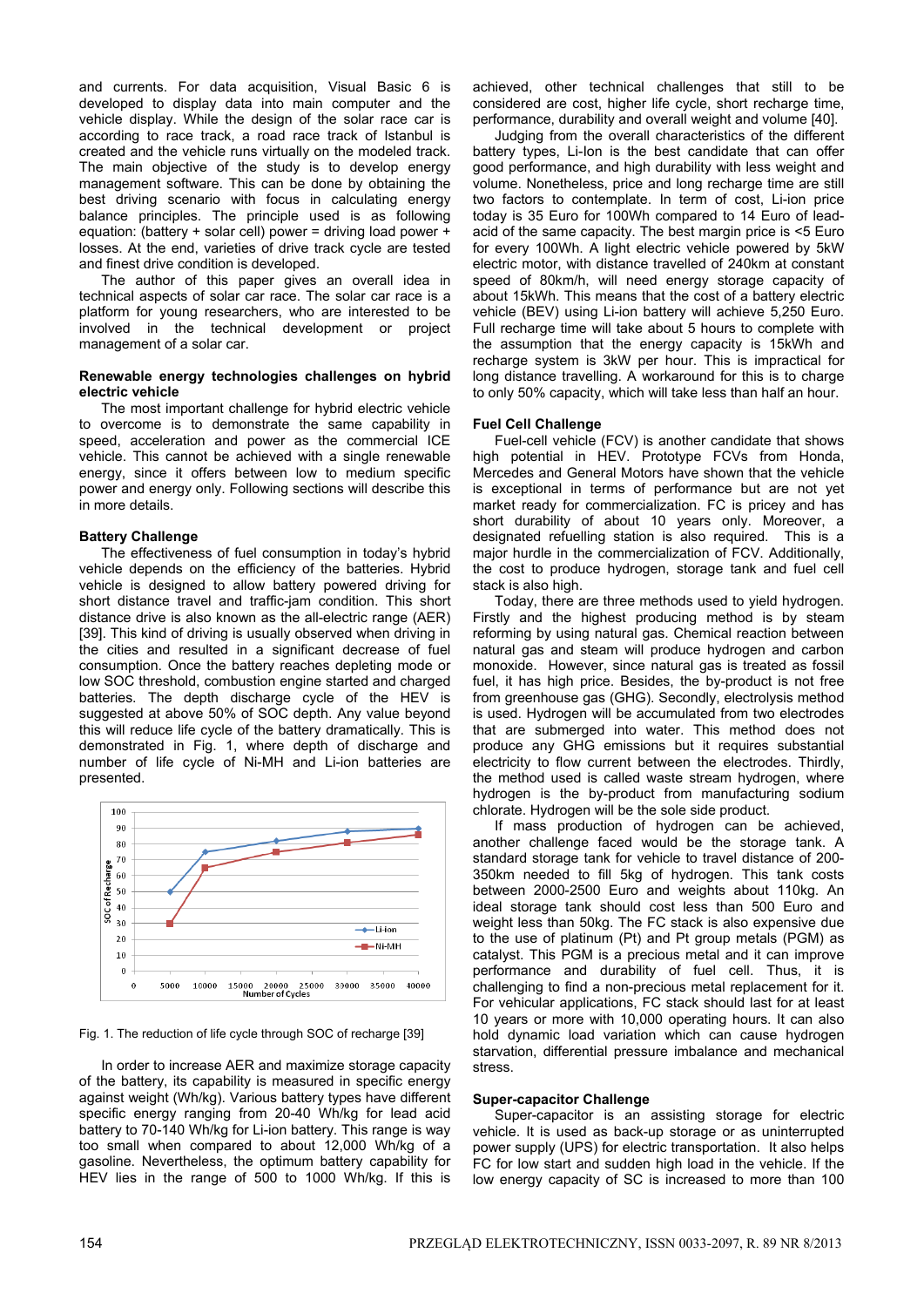Wh, it can be useful to combine with battery as SC recharges faster, is lighter in weight, has longer lifecycle and higher specific power. Thus, in order to improve SC storage capacity, many scientist focus in the three basic SC design which are to increase the electrode surface, to decrease the electrode separation and to improve insulating layer. It would be very beneficial if SC can store energy as much as battery because then all the lead, cadmium, nickels and mercury found in battery can be omitted.

## **Solar Challenge**

Energy from solar is still not adequate and inconsistent to be utilized for commercialization of electric vehicle. Although solar energy per meter area is considered intensively high at about 1500-2500 Wh, but after converting through PV panel, the energy produced is left to between 200-300 Wh only. If the energy amount is compared to light electric vehicle, it serves about 5-20% of energy consumption. If solar cell efficiency can be improved up to 40%, the idea of solar harvesting on the surface of vehicle would be better received by customers. Besides, the price of the solar panel needs to be kept reasonable too. Today, solar energy is priced at 1 Euro per Watt and if it can be reduced to less than 0.50 Euro, it would be attractive not only to transportation industry but also for stationary application.

## **Conclusion**

Battery, FC, SCs and solar energy have potentials in the development of an electric vehicle. Many researches are trying to combine various energy sources including internal combustion engine. These combination techniques required an innovative energy management system. This technology has improved the efficiency of the vehicle, minimize the usage of energy and exhaust less polluted emission. For congested big cities where small size vehicle is a preferable, this kind of vehicle gives certainly huge benefit. A vast study has been done in fuel cell and solar array in transport application. Various kind of energy management has been designed with positive feedback. Thus, there is no doubt that these renewable energies will be our next generation of energy sources in the near future.

## *Acknowledgment*

*This work was supported by National University of Malaysia (UKM), University Technical Malaysia Melaka (UTeM) and Ministry of Higher Education of Malaysia (MOHE).* 

## REFERENCES

- [1] Mierlo J.V., Maggeto G., Lataire P. Which energy source for road transport in the future? A comparison of battery, hybrid and fuel cell vehicles. Energy Conversion and Management, 47 (2006), Nr. 17, 2748-2760.
- [2] Purvis G. Momentum is a winner, III-Vs Review 18 (2005), 35.
- [3] Thounthong P., Chunkag V., Sethakul P., Sikkabut S., Pierfederici S., Davat, B., Energy management of fuel cell/solar cell/supercapacitor hybrid power source, Journal of Power Sources, 196 (2010), Nr. 10, 313-324.
- [4] Mierlo J., Bossche P.V.d., Maggeto G. Models of energy sources for EV and HEV: fuel cells, batteries, ultracapacitors, flywheels and engine-generators, Journal of Power Sources, 28 (2004), Nr. 1, 76-89.
- [5] Markvart, T. Solar Electricity, West Sussex: John Wiley & Sons. (2010).
- [6] Parida B., Iniyan S., Goic R. A review of solar photovoltaic technologies, Renewable and Sustainable Energy Reviews, 15 (2011), Nr. 3, 1625-1636.
- [7] Alamgir K., Pervaiz T., Arif S. Characterization of Cadmium Selenide Thin Film for Solar Cell Application, Energy Source Part A, 34 (2011), Nr. 4, 297-305.
- [8] Borkowski P., Rakus, J. The concept and mathematical model

simulations of light rail vehicle power using photovoltaic panels, Przeglad Elektrotechniczny (Electrical Review),11a (2012), 115-118.

- [9] Liu G., Nguang S.K., Partridge A., A general modeling method for I–V characteristics of geometrically and electrically configured photovoltaic arrays, Energy Conversion and Management, 52 (2011), Nr. 12, 3439-3445.
- [10] Khatib T., Mohamed A., Sopian K., Mahmoud M. Modeling of Daily Solar Energy on a Horizontal Surface for Five Main Sites in Malaysia, International Journal of Green Energy, 8 (2011), Nr. 8, 795-819.
- [11] Khatib T., Mohamed A., Sopian K., Mahmoud, M. 2012. Estimating Ambient Temperature for Malaysia using Generalized Regression Neural Network, International Journal of Green Energy, 9, 195-201.
- [12] Mulhall P., Lukic S.M., Wirasingha S.G., Lee Y.-J., Emadi A., Solar-Assited Electric Auto Rickshaw Three-Wheeler, IEEE Transaction on Vehicular Technology, 59 (2010), Nr. 5, 2298- 2307.
- [13] Wang Y., Chen K.S., Mishler J., Cho S.C., Adroher X.C., A review of polymer electrolyte membrane fuel cells: Technology, applications, and needs on fundamental research, Applied Energy, 88 (2011), Nr. 4, 981–1007.
- [14]Stambouli A.B., Fuel cells: The expectations for an environmental-friendly and sustainable source of energy, Renewable and Sustainable Energy Reviews, 15 (2011), Nr. 9, 4507-4520.
- [15] Basu, S. Recent Trends in Fuel Cell Science and Technology, New Delhi: Springer, (2007).
- [16] Correa J.M., Farret F.A., Canha L.N., Simoes M.G., An Electrochemical-Based Fuel-Cell Model Suitable for Electrical Engineering Automation Approach, IEEE Trans. Industrial Electronics, 51 (2004), Nr. 5, 1103-1112.
- [17] Pasricha S., Shaw S.R. A Dynamic PEM Fuel Cell Model, IEEE Trans. Energy Conversion, 21 (2010), Nr.2, 484-490.
- [18] Chao D., Duijsen P.J., Hwang J.J., Liao C.-H. Modelling of a Taiwan Fuel Cell Powered Scooter, International Conference on Power Electronics and Drive System, (2009), 913-919.
- [19] Thounthong P., Chunkag V., Sethakul P., Davat B., Hinaje M., Comparative Study of Fuel-Cell Vehicle Hybridization with Battery or Supercapacitor Storage Device, IEEE Trans. Vehicular Technology, 58 (2009), Nr. 8, 3892-3904.
- [20] Miller J., Introduction to Electrochemical Capacitor Technology, IEEE Electrical Insulation Magazine, 26 (2010), Nr. 4, 40-47.
- [21] Hannan M.A., Azidin F.A., Mohamed A. Multi-sources model and control algorithm of an energy management system for light electric vehicles, Energy Conversion and Management, 62 (2012), 123-130.
- [22] Hannan M.A., Azidin F.A., Mohamed A., Light Vehicle Energy Management System using Multi-Power Sources, Przeglad Elektrotechniczny (Electrical Review), 3b (2012), 197-204.
- [23] Uzunoglu M., Alam M.S. Dynamic modeling, design and simulation of a PEM fuel cell/ ultracapacitor hybrid system for vehicular applications, Energy Conversion and Management, 48 (2007), Nr. 5, 1544-1553.
- [24] Michalczuk M., Grzesiak L.M., Ufnalski B. A lithium battery and ultracapacitor hybrid energy source for an urban electric vehicle, Przegląd Elektrotechniczny (Electrical Review), 4b (2012), 158-162.
- [25] Fernandez L.M., Garcia P., Garcia C.A., Jurado F. Hybrid electric system based on fuel cell and battery and integrating a single dc/dc converter for a tramway, Energy Conversion and Management, 52 (2011), 2183-2192.
- [26] Garcia P., Fernandez L.M., Garcia C.A., Jurado F. Energy Management System of Fuel-Cell-Battery Hybrid Tramway, IEEE on Industrial Electronics, 57 (2010), Nr. 12, 4013-4023.
- [27] Mulhall P., Emadi A. Comprehensive Simulations and Comparative Analysis of the Electric Propulsion Motor for a Solar/Battery Electric Auto Rickshaw Three-Wheeler, 35th Annual Conference of IEEE on Industrial Electronics, (2009) 3785-3790.
- [28] Lukic S., Cao J., Bansal R.C., Rodriguez F., Emadi A. Energy storage systems for automotive applications, IEEE Trans. on Industrial Electronics, 55 (2008), Nr. 6, 2258-2267.
- [29] Chan, C.C., Bouscayrol, A., Chen, K. Electric, Hybrid, and Fuel-Cell Vehicles: Architectures and Modeling, IEEE Trans. Vehicular Technology, 59 (2010), Nr. 2, 589-597.
- [30] Lukic S.M., Mulhall P., Emadi A. Energy autonomous